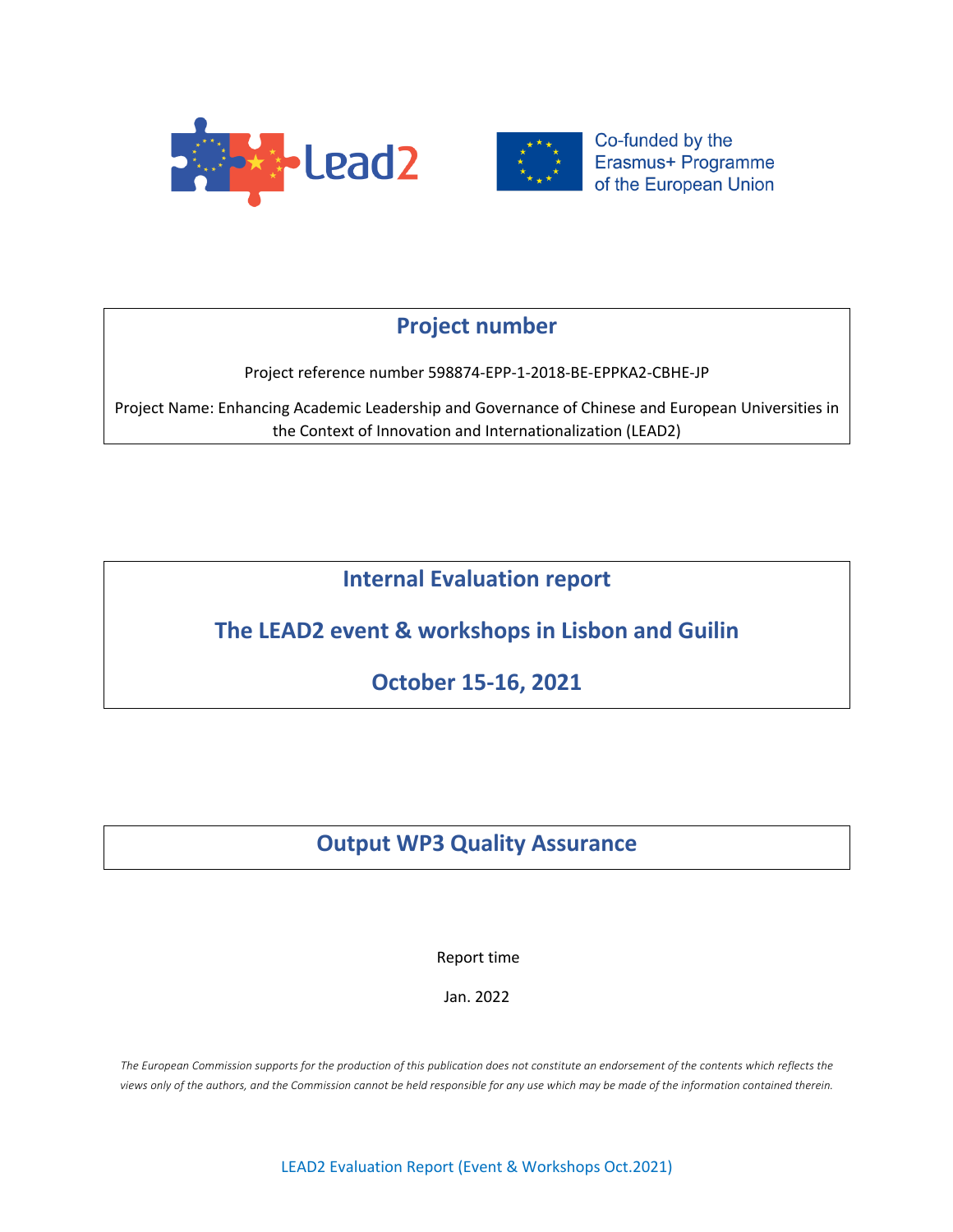



# Table of Contents

| 2.2.1.2. Satisfaction with the organization and the content of the meeting7 |  |
|-----------------------------------------------------------------------------|--|
|                                                                             |  |
|                                                                             |  |
|                                                                             |  |
|                                                                             |  |
|                                                                             |  |
|                                                                             |  |
|                                                                             |  |
|                                                                             |  |
|                                                                             |  |
|                                                                             |  |
| 2.3.2. Comments and remarks regarding the activities of the entire event 15 |  |
|                                                                             |  |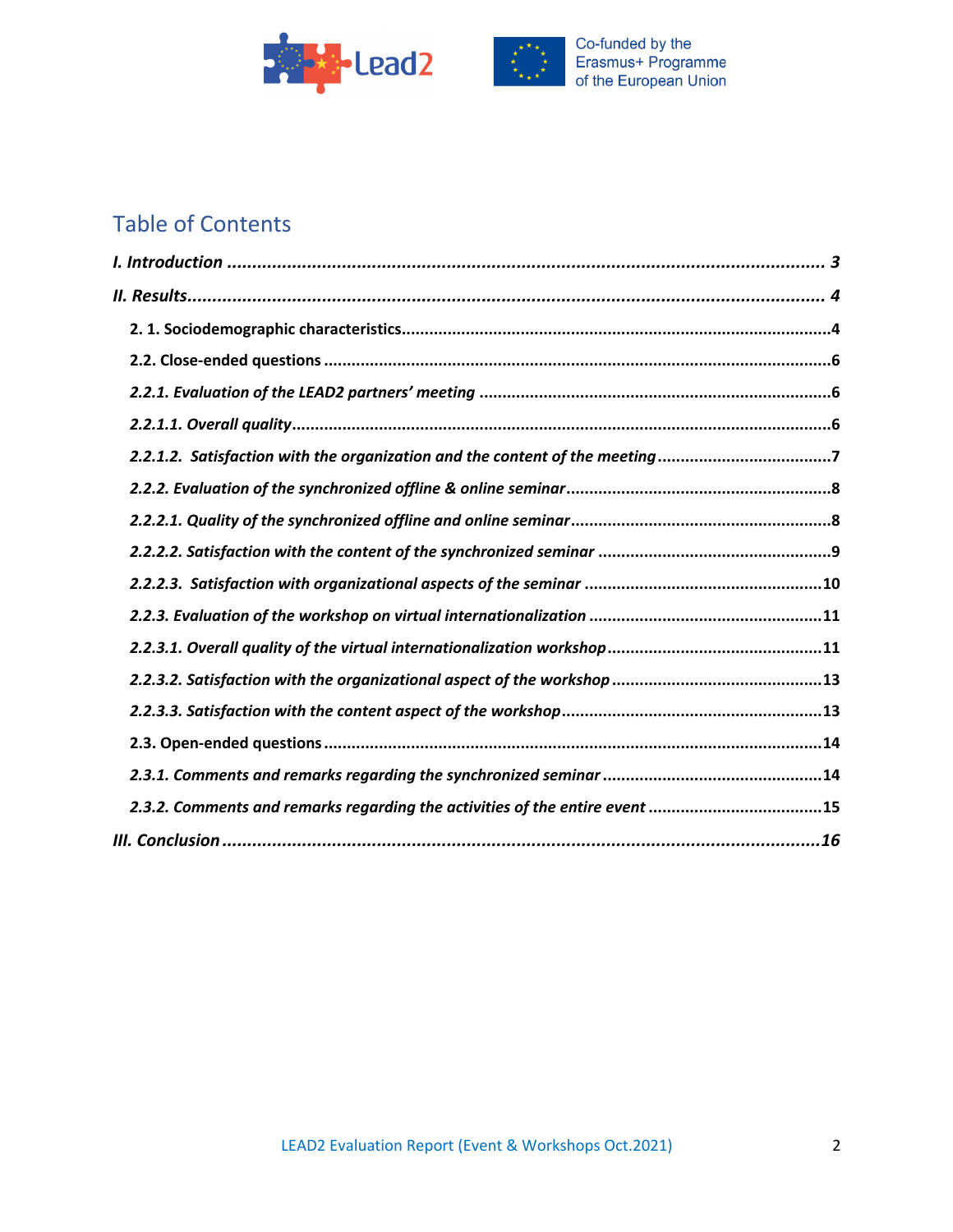



#### **LEAD2 project partners**

- 1. Vrije Universiteit Brussel (VUB), Belgium Coordinator
- 2. UNIVERSIDADE NOVA DE LISBOA (NOVA), Portugal
- 3. University of Vienna (UniVie), Austria
- 4. Aarhus University (AU), Denmark
- 5. Middle East Technical University (METU), Turkey
- 6. Silesian University of Technology (SUT), Poland
- 7. National Academy of Education Administration (NAEA), Beijing, China
- 8. Tongji University (TJU), Shanghai, China
- 9. Beijing Normal University (BNU), Beijing, China
- 10. Yunnan Normal University (YNNU), Kunming, China
- 11. China University of Geosciences (CUG), Wuhan, China
- 12. Guangxi Normal University (GXNU), Guilin, China

## **I. Introduction**

The LEAD2 workshops on "Diversified education and academic leadership" took place on October 15 and 16, 2021, in the Portuguese capital Lisbon and was hosted by NOVA University in Lisbon and in Guangxi Normal University in Guilin, China. The event consists of two main parts. The first part of the event was the LEAD2 partners' meeting, which attempted to track the project's progress and aimed to discuss on-going practices and programs. The partners' meeting took place in Lisbon on October 15, 2021.

During the second day of the event (October 16, 2021), two main activities were organized. The first one was a synchronous offline and online seminar between NOVA University in Lisbon and Guangxi Normal University in Guilin titled 'Contemporary cultural transformation and the development of university academic leadership'. The seminar covered diversified education and academic leadership and discussions concerning innovations and the new challenges of higher education and academic leadership in terms of digitalization in moments of crisis.

The second activity on October 16 occurred in Lisbon and was a workshop on virtual internationalization. For quality assurance purposes, the participants filled out surveys to evaluate various aspects of the event. The survey consisted of closed-ended and open-ended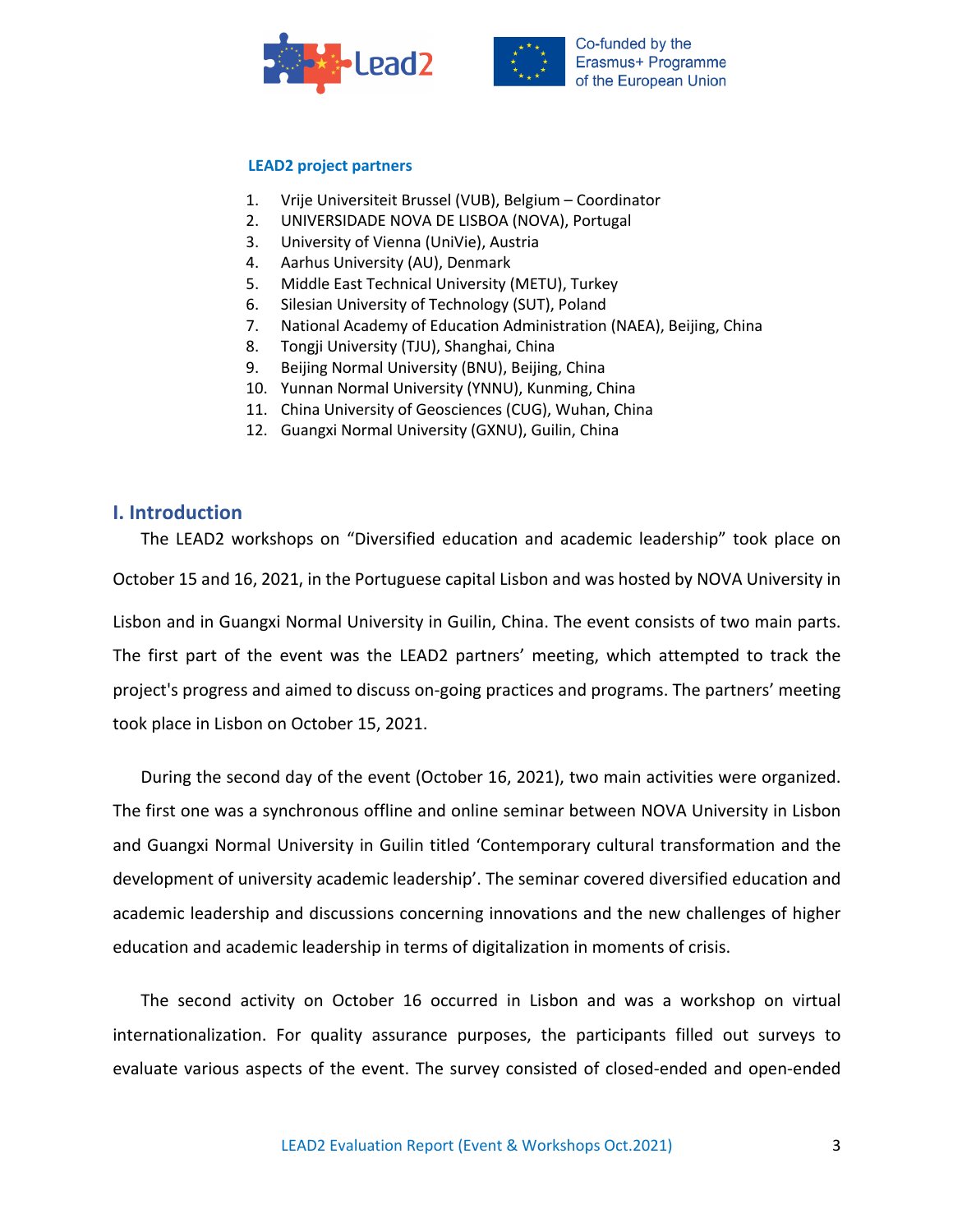



questions. While some of these questions served to evaluate specific sections and the general quality of the event, others aimed to evaluate how participants benefited from the event.

# **II. Results**

This section of the report is mainly divided into three parts. The first part 2.1 presents a description of the respondents' demographic characteristics, the second part 2.2 shows their responses to the closed-ended questions, and the final part 2.3 explores their responses to the open-ended questions.

# **2. 1. Sociodemographic characteristics**

The participants' demographics are described in this section in terms of their gender (question 1), their position in their institution (question 2), their country (question 3), and the institution where they work (question 4). During the first day of the event, 14 participants voluntarily filled out the evaluation survey, and during the second day of the event, 41 participants filled out the evaluation forms.

### *Gender*

In total, 43 participants participated in the surveys. Of those 43, 32 were females, and 11 were males. Participants of the LEAD2 partners' meeting included females (n=11) and men (n=5). Among them, two members participated online. As to the LEAD2 seminars, 32 female and 11 male respondents participated in the survey. As to the virtual internationalization workshop, 11 female and 3 male participants filled out the survey forms.





*Figure* 1. Gender distribution: LEAD2 Partners' meeting Figure 2. Gender distribution: synchronized seminar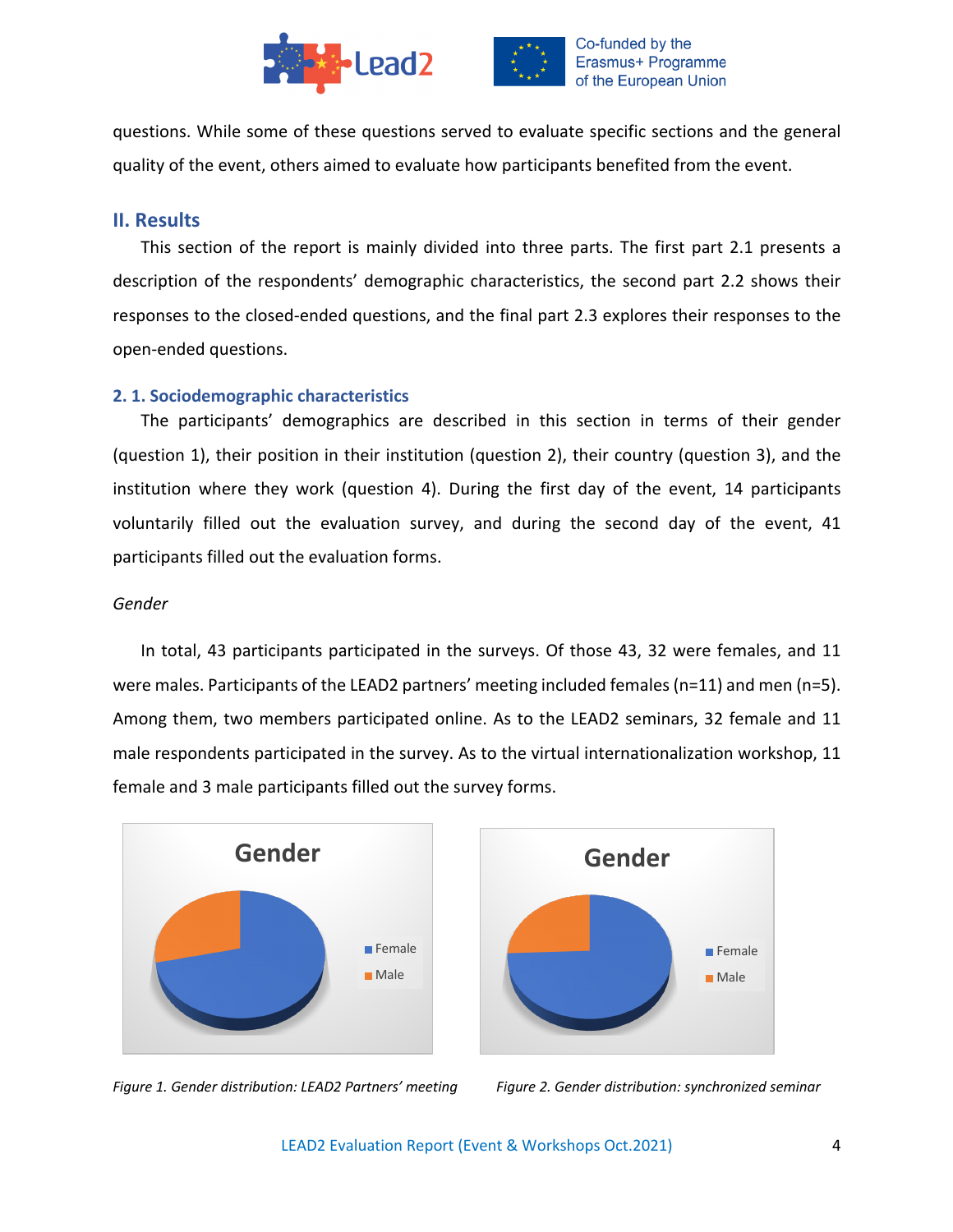



*Figure 3. Gender Distribution: virtual internationalization workshop*

### *Position*

In terms of positions, six respondents reported holding managerial positions during the event, twenty respondents claimed to occupy middle level or young level roles such as teachers, researchers, in some cases students (n=9). and a few participants did not specify their role (n=8).

### *Country*

Concerning the countries of origin, most of the participants were of Chinese Origin (n=29), while the rest were of Turkish (n=4) and European (n=10) origins. During the first day of the event, most of the respondents were European (n=10), and the rest were Turkish (n=2) and Chinese (n=2). During the first part of the second day (synchronized seminar), most of the participants were Chinese (n=29), while the rest were Europeans (n=8) and Turkish (n=4). During the second part of the second day of the event, the figures were similar to the LEAD2 partners meeting with most of the respondents being European (n=8), and the rest being Turkish (n=4) and Chinese  $(n=2)$ .

### *Institution*

In general, the survey respondents came from 11 different institutions. From the LEAD2 partners' meeting, respondents came from 5 different institutions: 3 respondents hold positions at Middle East Technical University, 4 at NOVA University Lisbon, 1 at Silesian University of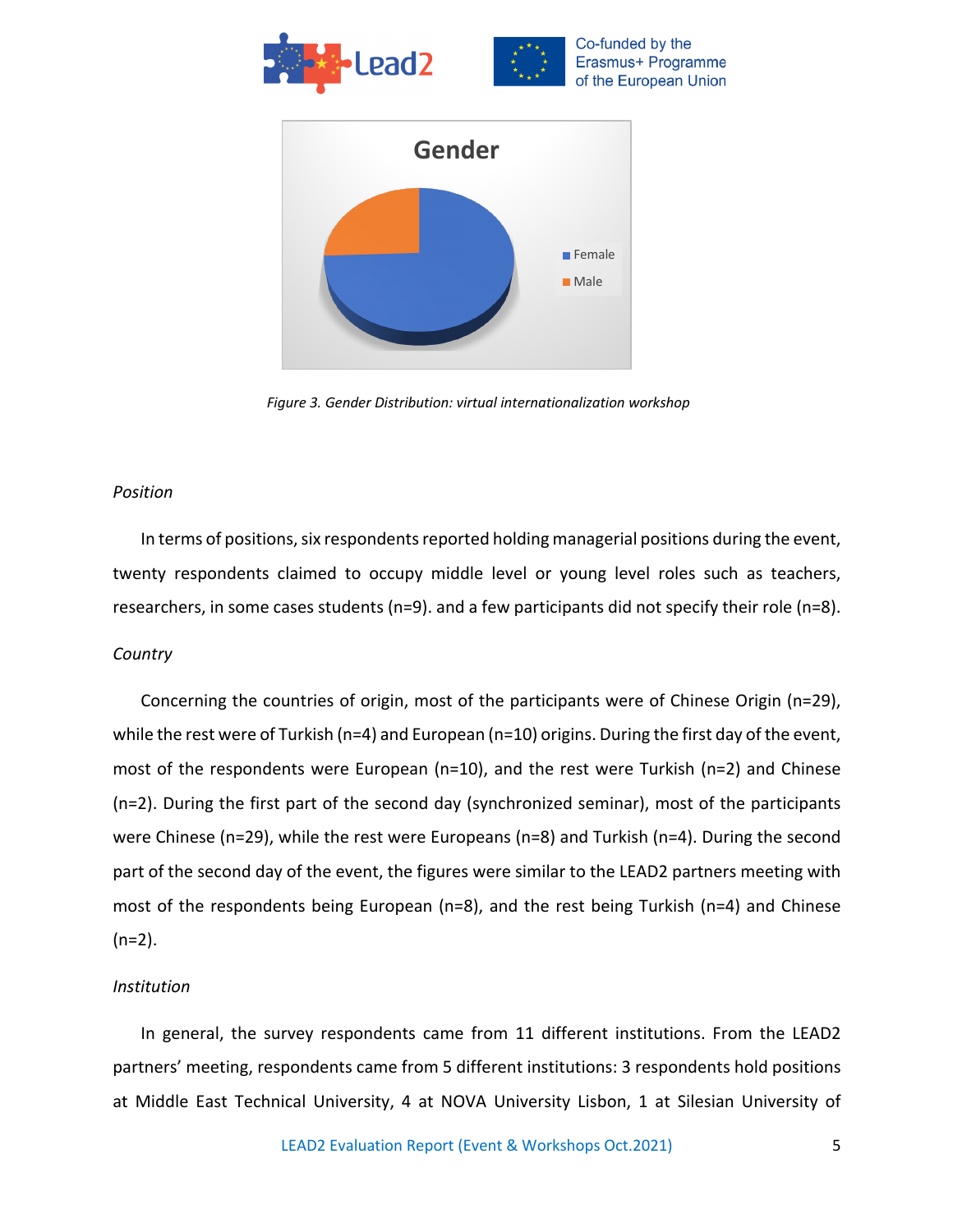

Technology, 3 at University of Vienna, and 5 at Vrije Universiteit Brussel. Responses of participants in the synchronous online and offline seminar came from 11 different institutions including the previously mentioned ones in addition to Beijing Normal University (n=6), China University of Geosciences (n=2), Guangxi Normal University (n=3), Huazhong Agricultural University (n=4), National Academy of Education Administration (n=4), and Tianjin University  $(n=3)$ .

### **2.2. Close ended questions**

Close ended questions constituted the majority of the questions in the evaluation form. Namely, questions 5, 6, 7, 8, 9, 10, 12, 13, and 14 were close ended. Those questions tested the respondents' evaluations of the overall quality and their satisfaction with both the content and the organization of the activities of the event. Questions evaluating the LEAD2 partners' meeting were questions 5, 6, and 7. In all the close ended questions, a higher number (1 to 5) implies a higher evaluation of a given dimension. As mentioned, the event included three key activities. The LEAD2 partners' meeting, the synchronized offline and online seminar, and the virtual internationalization workshop. The first activity in the event was the LEAD2 partners' meeting. The quality of that meeting was evaluated through questions 5, 6, and 7 of the evaluation form.

# *2.2.1. Evaluation of the LEAD2 partners' meeting*

# *2.2.1.1. Overall quality*

Evaluating the overall quality of the first activity was question 5, through which participants were asked to rate five statements concerning ideas and knowledge sharing, the time available for questions and interactions, the effect of the session on improving one's knowledge, opportunities to learn from other partners, and the overall quality of the activity. According to the responses to this question, the majority (71.4%) of the participants rated the overall quality of the meeting as 5, and a small number gave a rating of 4 (28.6%). The respondents' perspectives on the quality of the LEAD2 partners' meeting are shown in Figure 4 below. In general, participants were highly satisfied with the activity. Responses for all five components of question 5 were analyzed and the demonstrated a high level of satisfaction with almost all responses being higher than 4. Results showed high mean scores for all components  $(M = 4.64, SD = 0.47$  for idea and knowledge sharing,  $M = 4.57$ ,  $SD = 0.61$  for the time for questions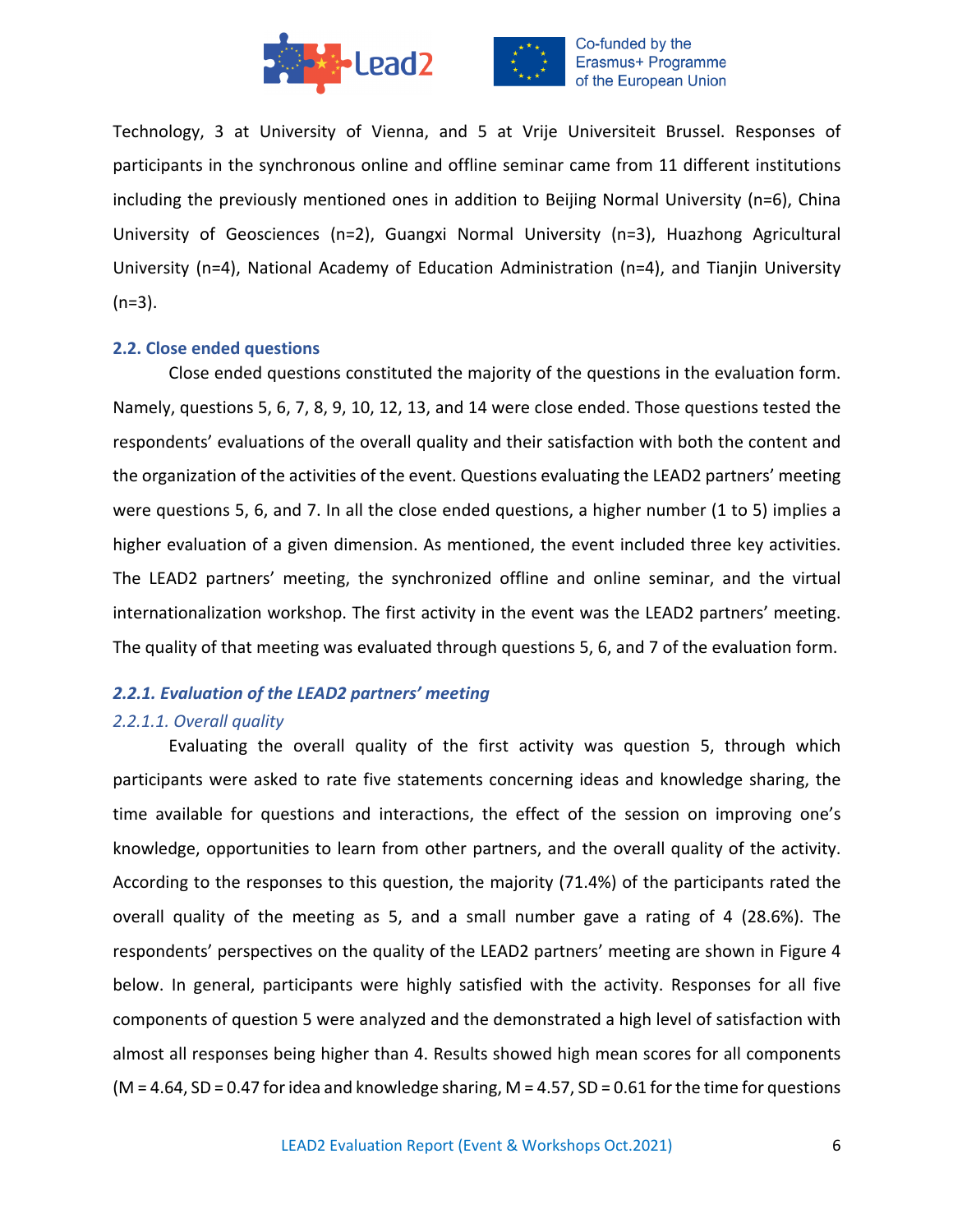

and discussions,  $M = 4.42$ , SD = 0.49 for the effect of the session on improving the participants' knowledge, M = 4,71, SD = 0.43 for the perceived opportunities to learn from other partners, and  $M = 4,71$ , SD = 0.45 for the overall quality of the meeting).



*Figure 4. Overall evaluation of the LEAD2 partners' meeting (Question 5)*

# *2.2.1.2. Satisfaction with the organization and the content of the meeting*

Respondents were also asked whether the partners' meeting was satisfactory in regard to organizational and content aspects (questions 6 and 7). Results demonstrate a high score for the mean for both questions with M = 4.93, SD = 0.26 for satisfaction with organization of the meeting and M = 4.79, SD = 0.57 for satisfaction with the content of the meeting. According to those results, and those related to question 5, the participants are considered to be highly satisfied with the LEAD2 Partners' meeting.

|                           | N  | Mean | Std. Deviation |
|---------------------------|----|------|----------------|
| Q6. Satisfaction with the | 14 | 4.93 | .267           |
| organizational aspects    |    |      |                |
| Q7. Satisfaction with the | 14 | 4.79 | .579           |
| content aspects           |    |      |                |
| Valid N (listwise)        | 14 |      |                |
|                           |    |      |                |

*Table 1. Descriptive Statistics of questions 6 and 7*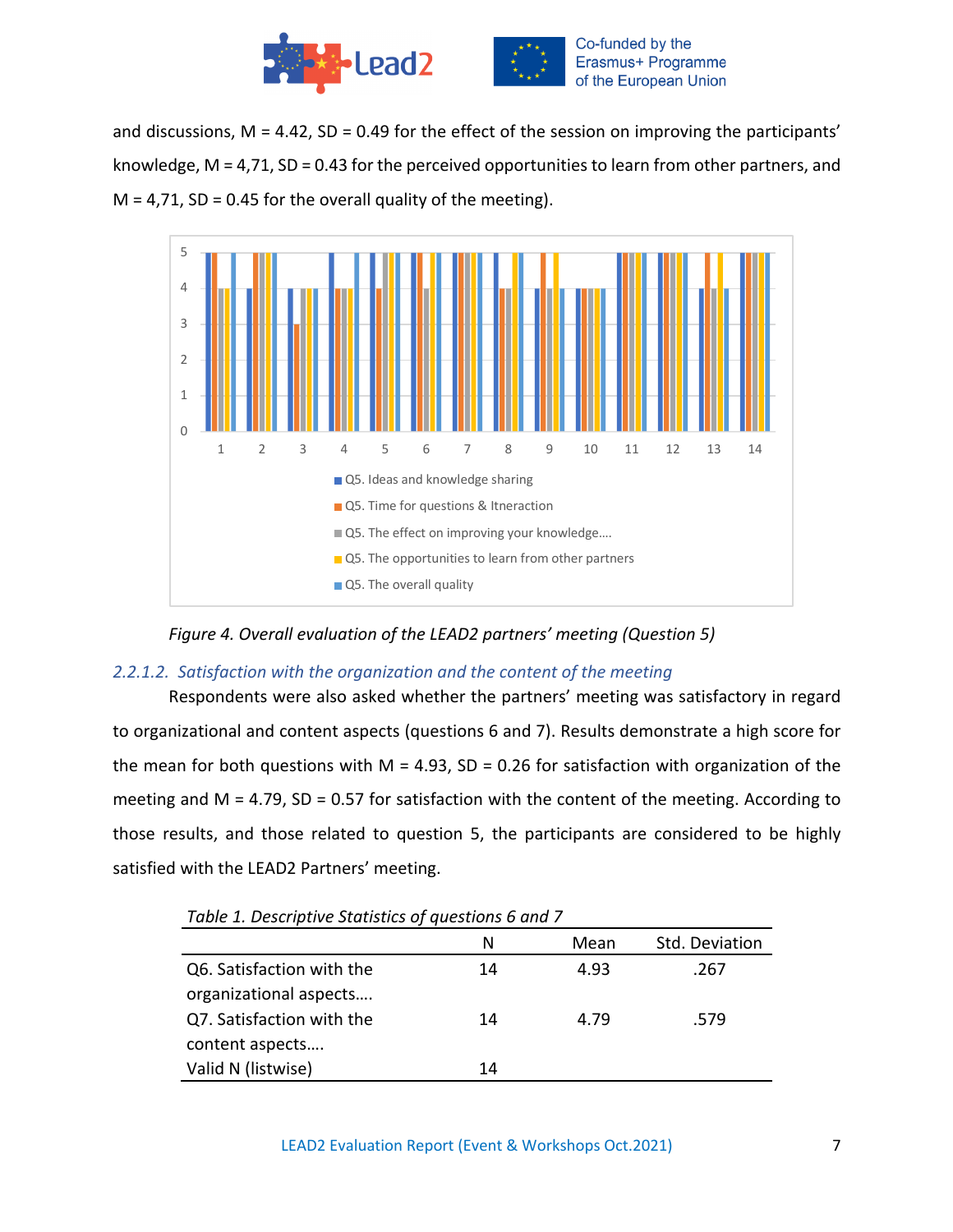

![](_page_7_Picture_1.jpeg)

## *2.2.2. Evaluation of the synchronized offline & online seminar*

Regarding the synchronized offline and online seminar which was attended by participants both in NOVA University in Lisbon and Guangxi Normal University in Guilin was evaluated through three close ended questions (questions 8, 9, and 10).

# *2.2.2.1. Quality of the synchronized offline and online seminar*

In order to evaluate the overall quality of the synchronized seminar, the respondents had to provide a rating on the following aspects of the seminar: the knowledge sharing, the significance of the schedule and the joint synchronous offline and online session, the opportunity to learn from Chinese and European speakers and experts, the participants' appreciation of, and their view on the overall quality of the session. Respondents showed high levels of accord with the statements of question 8 with all answers averaging more than 4 over 5. Specifically, average scores were 4.34 on the knowledge sharing statement (M = 4.34, SD = 0.64). Similar figures were observed in rating the significance of the schedule and the joint synchronous session ( $M = 4.34$ , SD = 0.75). Participants' levels of satisfaction also proved high in regard to whether the session provided them with the opportunity to learn from Chinese and European speakers and experts  $(M = 4.41, SD = 0.73)$ . In addition, the respondents indicated a high level of appreciation towards the synchronized session ( $M = 4.3$ , SD = 0.74), and answers also showed a high overall quality of the seminar ( $M = 4.32$ , SD = 0.6).

| Table 2. Quality of synchronized offinie and online seminar |           |                 |               |                 |             |
|-------------------------------------------------------------|-----------|-----------------|---------------|-----------------|-------------|
|                                                             |           |                 |               | Q8.             |             |
|                                                             |           |                 |               | Appreciation    |             |
|                                                             |           | Q8.             |               | of the          |             |
|                                                             | Q8.       | Significance of | Q8.           | synchronous     |             |
|                                                             | Knowledge | the             | Opportunities | online &        | Q8. Overall |
|                                                             | sharing   | schedule        | to learn      | offline session | quality     |
| Mean                                                        | 4.34      | 4.34            | 4.41          | 4.30            | 4.33        |
| Std. Deviation                                              | .656      | .762            | .741          | .758            | .616        |

### *Table 2. Quality of synchronized offline and online seminar*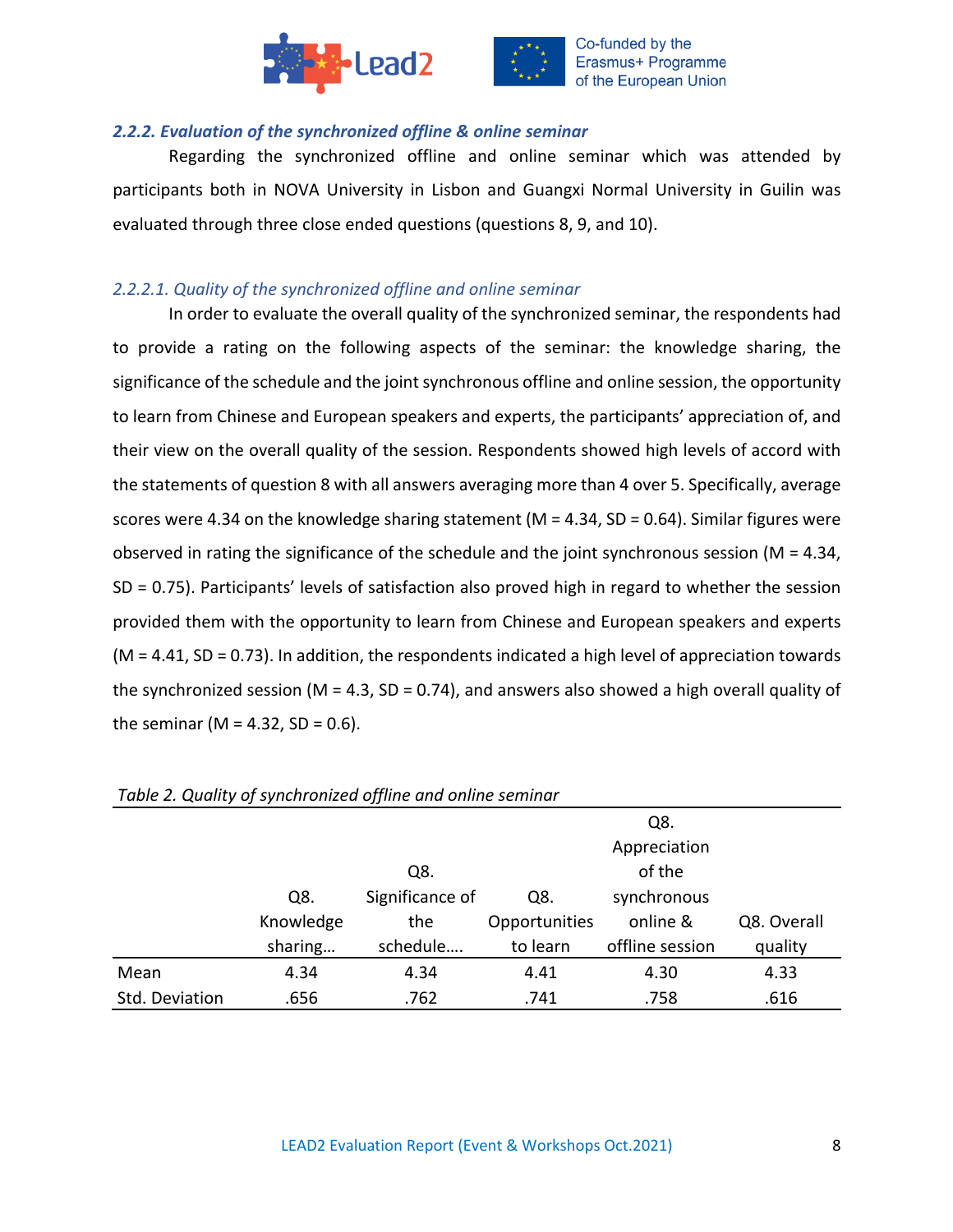![](_page_8_Picture_0.jpeg)

![](_page_8_Figure_1.jpeg)

*Figure 5. Overall quality of the synchronized seminar*

## *2.2.2.2. Satisfaction with the content of the synchronized seminar*

Evaluating the content of the offline and online seminar, the participants were asked to rate five key statements related to the activity. Specifically, participants ranked the level of satisfaction with the quality of content of the Chinese speakers, the quality of content of the European speakers, the clarity of the presentation and speeches, the knowledge participants gained from the presentations and speeches, and the effect of the seminar on the participants knowledge of academic leadership and university governance.

Concerning the first component, more than half (53.7%) of the respondents rated the Chinese speakers with 5, whereas 46.3% of them rated the speakers with 4 (M = 4.54, SD = 0.5). As seen in figure 6. Below, similar figures are observed with participants rating the quality and content of the European speakers with two respondents rating this component with 2 (4.9%), one respondent provided a rating of 3, 56.1% rating it with 5, and 36.6% as 4 (M = 4.44, SD = 0.77).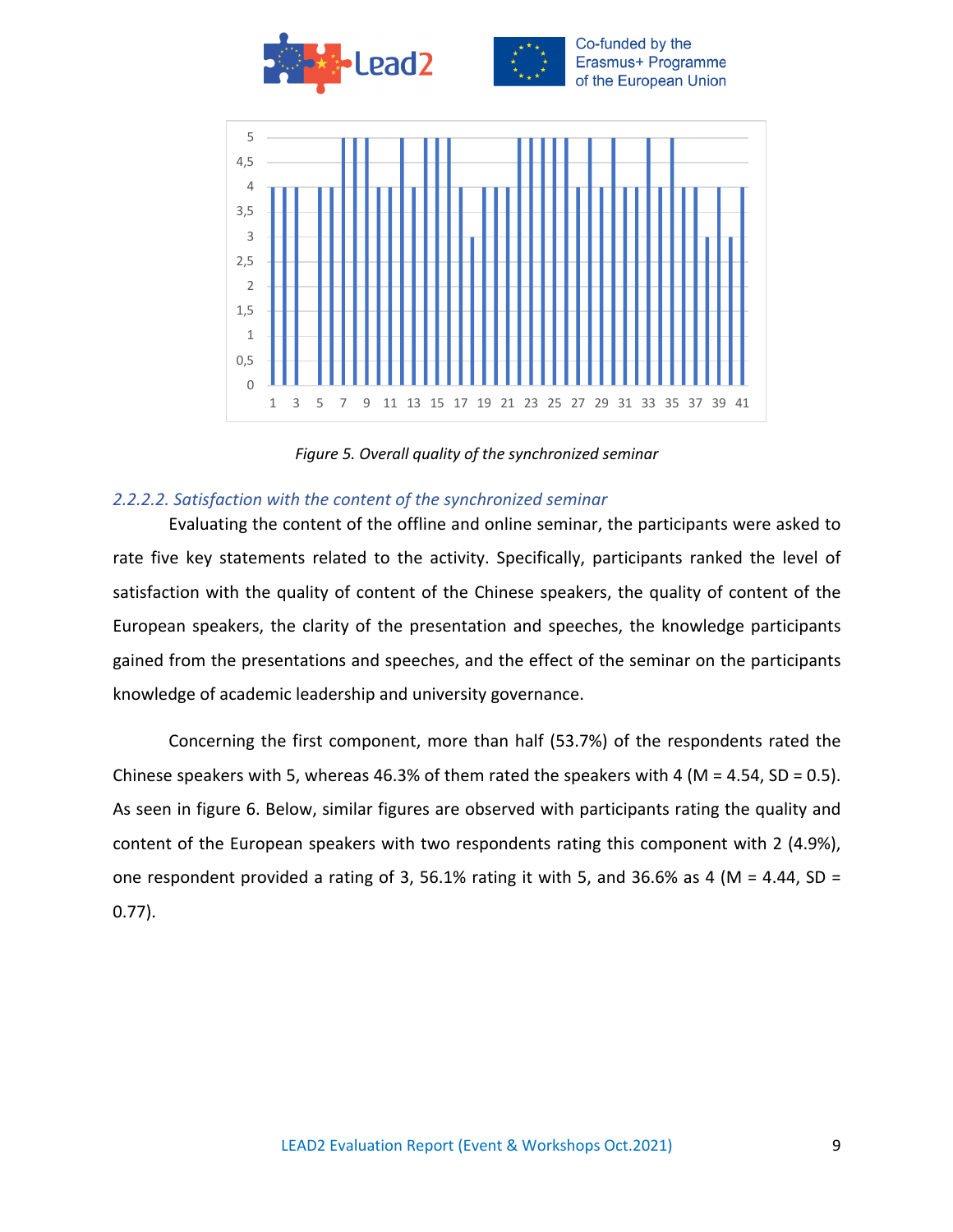![](_page_9_Figure_0.jpeg)

*Figure 6. Perceived quality and content of European speakers*

Concerning the clarity of the speeches, most of the responses were either 4 or 5 with a few number of participants providing a rating of 3 over 5. In general, 41.5% reported being very satisfied with the clarity of the speeches, ranking this component with 5 over 5, whereas 46.3% responders provided a rating of 4, and the rest (12.2%) of the responders rating the clarity of the speeches with 3. It is evident that satisfaction with this component is less than most other components of this and other questionssince the highest percentage of responders was 4 instead of 5.

Participants reported gaining a decent amount of knowledge from the seminar speeches with 17 (41.5%) participant rating the fourth component of this questions with 5, and 20 (48.8%) participants rating it as 4. On the other hand, 3 participants rated this component with 3 and one participant provided a rating of 2. Yet most participants rated this component with 4. Lastly, answering whether the content aspect of the synchronized seminar provided them with enough valuable knowledge on academic leadership and governance, 19 participants (46.3%) rated this statement with 5, and 19 participants rated it with 4.

### *2.2.2.3. Satisfaction with organizational aspects of the seminar*

To determine the level of the participants' satisfaction with the organizational aspects of the synchronized seminar, they were asked to provide their rating for three main related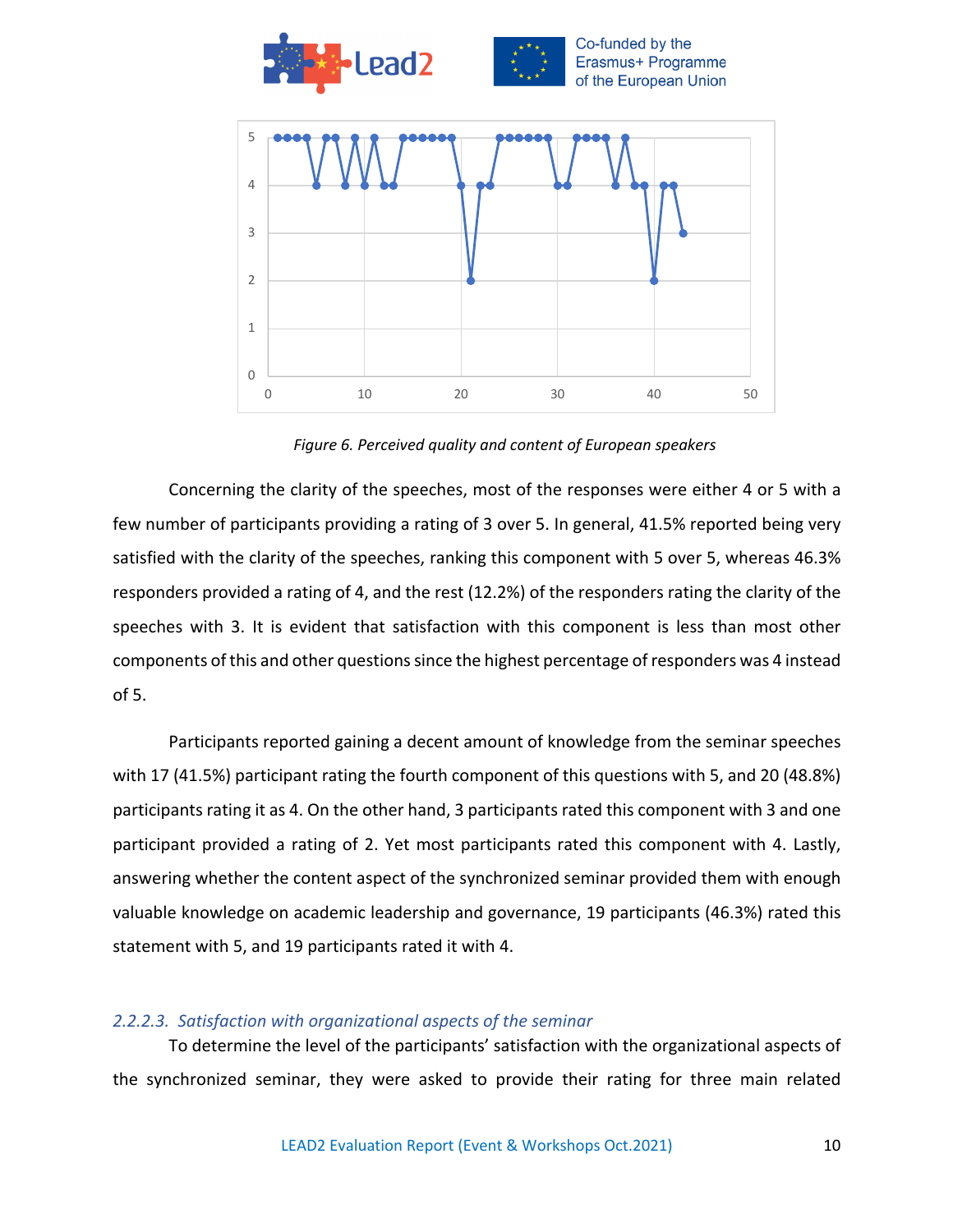![](_page_10_Picture_0.jpeg)

statements in question 10. Specifically, they were asked to provide their satisfaction with the technical quality of the synchronized session, the clarity and quality of the simultaneous interpretation, and the general quality of the organization of the session. Descriptive statistics demonstrate high levels of satisfaction among participants regarding the technical quality of the seminar ( $M = 4.12$ , SD = 0.51), the clarity and quality of simultaneous interpretation ( $M = 4.22$ , SD = 0.759), and the general organizational aspect of the seminar (M = 4.51, SD = 0.675) as shown in Table 3 below. On average, female participants reported less satisfaction with this aspect of the seminar with 72% (8) of male participants as opposed to 53% (16) female participants rating it with 5. The percentages are 40% (12) of female participants and 27% (3) of male participants rating it with 4, whereas one female participant rated it with 3.

|                            | N  | Mean | <b>Std Deviation</b> |
|----------------------------|----|------|----------------------|
| Q10. Technical quality     | 41 | 4.12 | .510                 |
| Q10. Clearness and quality | 41 | 4.22 | .759                 |
| of simultaneous            |    |      |                      |
| interpretation             |    |      |                      |
| Q10. General organization  | 41 | 4.51 | .675                 |
|                            |    |      |                      |

*Table 3. Satisfaction with organizational aspects of the seminar*

# *2.2.3. Evaluation of the workshop on virtual internationalization*

The third and last activity in the event was a workshop on virtual internationalization and this occurred on October 16 in Lisbon. Similar to the first two event activities, this activity was evaluated on three aspects, the perceived overall quality, satisfaction with the content aspect, and satisfaction with the organizational aspect.

# *2.2.3.1. Overall quality of the virtual internationalization workshop*

In order to evaluate the quality of the virtual internationalization workshop, respondents evaluated five statements regarding this activity. The statements, similar to those used to evaluate the first activity, are ideas and knowledge sharing, time for questions and interactions, the effect on improving your knowledge about virtual internationalization, the opportunity to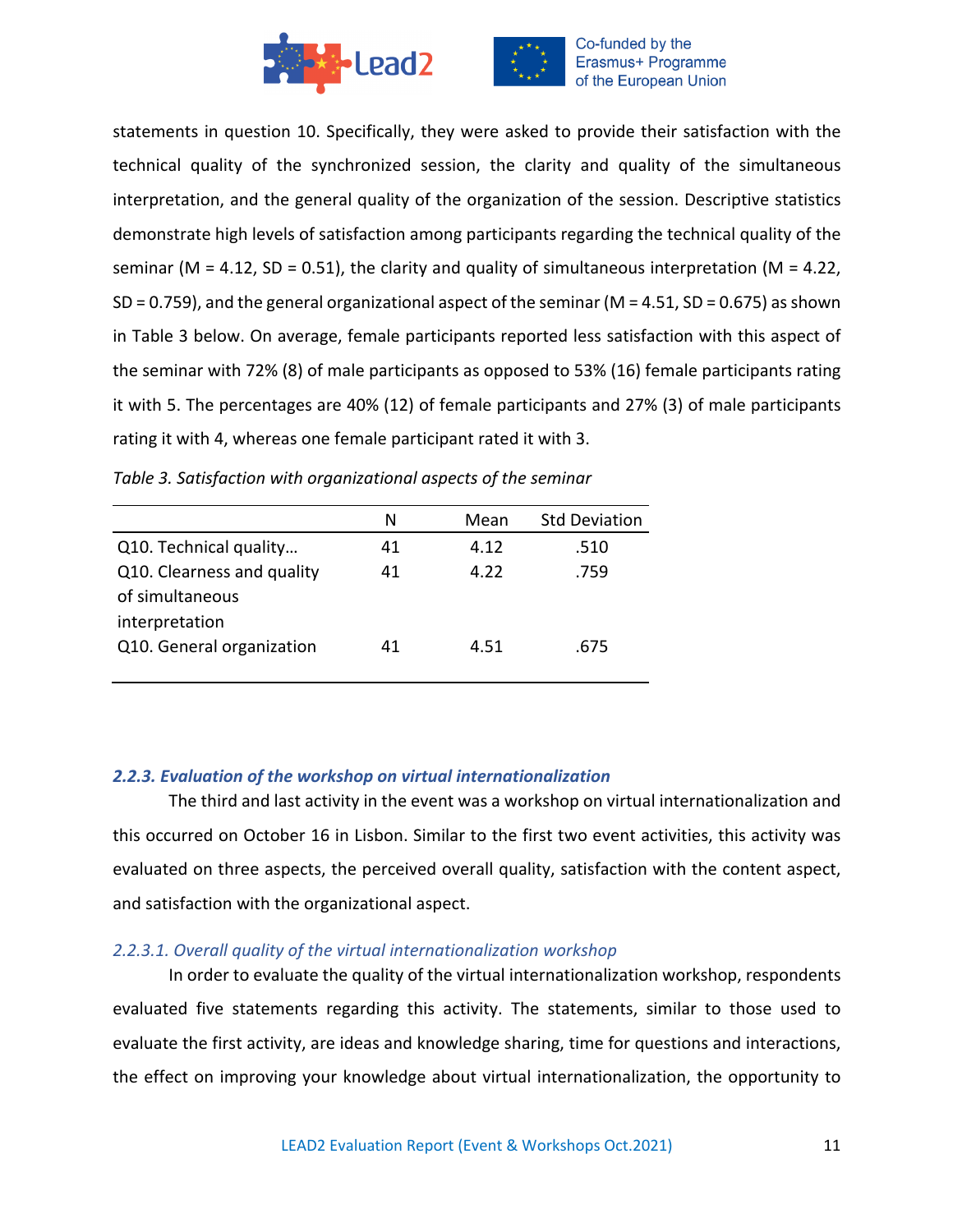![](_page_11_Picture_0.jpeg)

learn from other partners, and the overall quality of the workshop. Overall, as shown in Table 4 below, the average ratings of all these statements are above 4 which indicates a high level of satisfaction. It is important to note that the second statement 'time for questions and interactions' had the lowest mean evaluation score ( $M = 4.21$ , SD = 1.311) which might indicate a slightly lower level of satisfaction with this statement.

|                             | N  | Mean | <b>Std Deviation</b> |
|-----------------------------|----|------|----------------------|
| Q12 Ideas and knowledge     | 14 | 4.64 | .497                 |
| sharing                     |    |      |                      |
| Q12 Time for questions and  | 14 | 4.21 | 1.311                |
| interactions                |    |      |                      |
| Q12 The effect on improving | 14 | 4.64 | .497                 |
| your knowledge              |    |      |                      |
| Q12 The opportunities to    | 14 | 4.79 | .426                 |
| learn from other partners   |    |      |                      |
| Q12 The overall quality     | 14 | 4.64 | .497                 |

*Table 4. Overall quality of the virtual internationalization workshop*

The perceived overall quality of the virtual internationalization workshop was relatively high with scores ranging from 4 to 5. On average, male participants reported higher levels of satisfaction regarding the overall quality of the workshop then female participants. The levels of overall satisfaction with the virtual internationalization workshop in terms of gender are shown in Figure 7 below.

![](_page_11_Figure_5.jpeg)

*Figure 7. Overall quality of the virtual internationalization workshop by gender*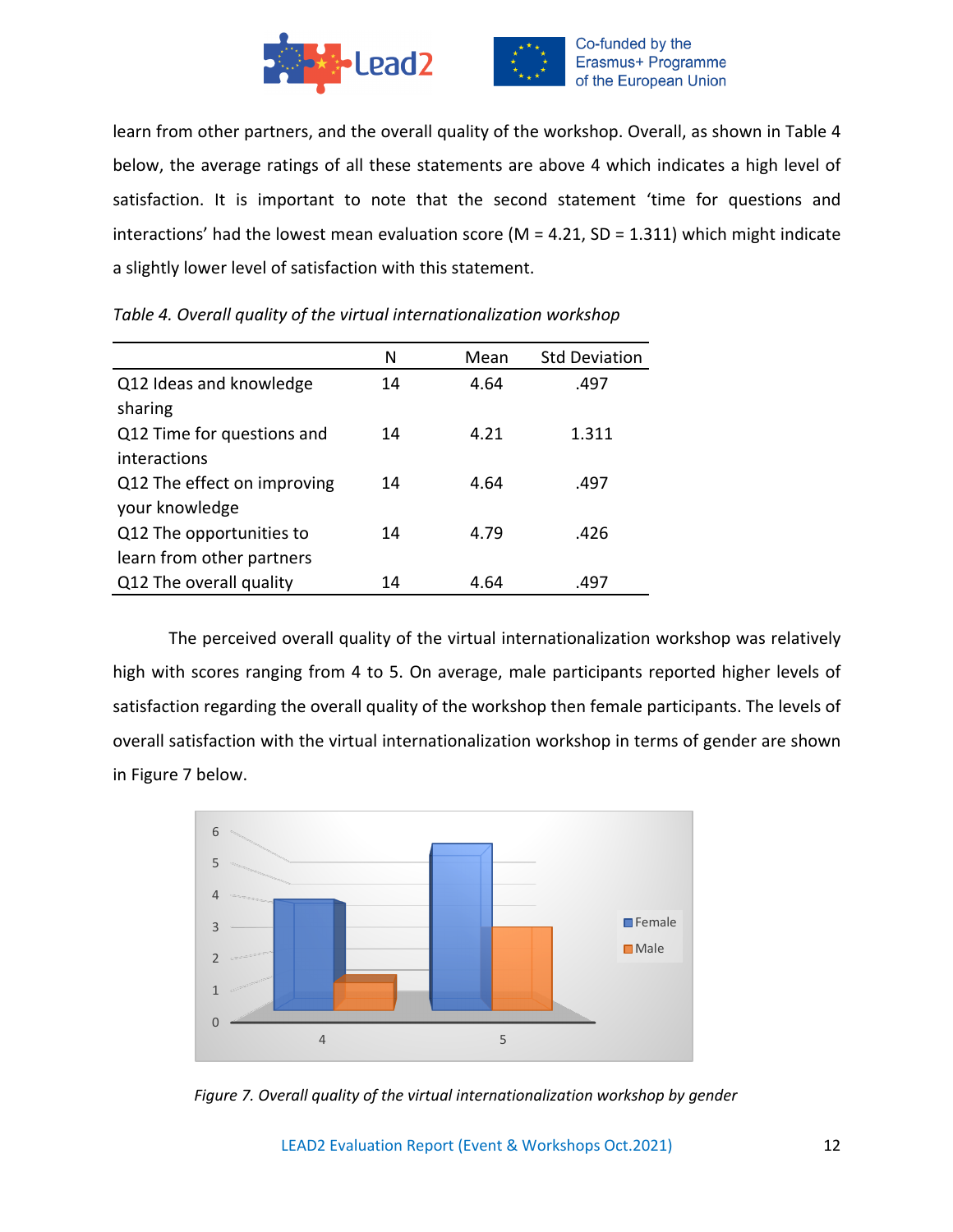![](_page_12_Picture_0.jpeg)

# *2.2.3.2. Satisfaction with the organizational aspect of the workshop*

As mentioned, participants were asked to evaluate the organizational aspect of the virtual internationalization workshop. The responses reflected positive attitudes towards this aspect of the workshop with all ratings ranging between 4 and 5 (M = 4.79, SD = 0.426). All male participants as opposed to 70% of women rated this segment with 5 which point to a higher satisfaction with male then with female participants with the organization of the workshop. The gender distribution is shown below in Figure 8.

![](_page_12_Figure_3.jpeg)

![](_page_12_Figure_4.jpeg)

# *2.2.3.3. Satisfaction with the content aspect of the workshop*

In addition to rating the organization, the participants were asked to rate the content of the virtual internationalization workshop. In parallel to the previous aspect, responses indicate that participants were highly satisfied with this aspect of the workshop with all the ratings ranging between 4 and 5. Also in this section, all male participants as opposed to 70% of women rated this segment with 5. It should be noted that there was a higher satisfaction with male then with female participants with the organization of the workshop. The participants' satisfaction with the content of the workshop is shown below in Figure 9.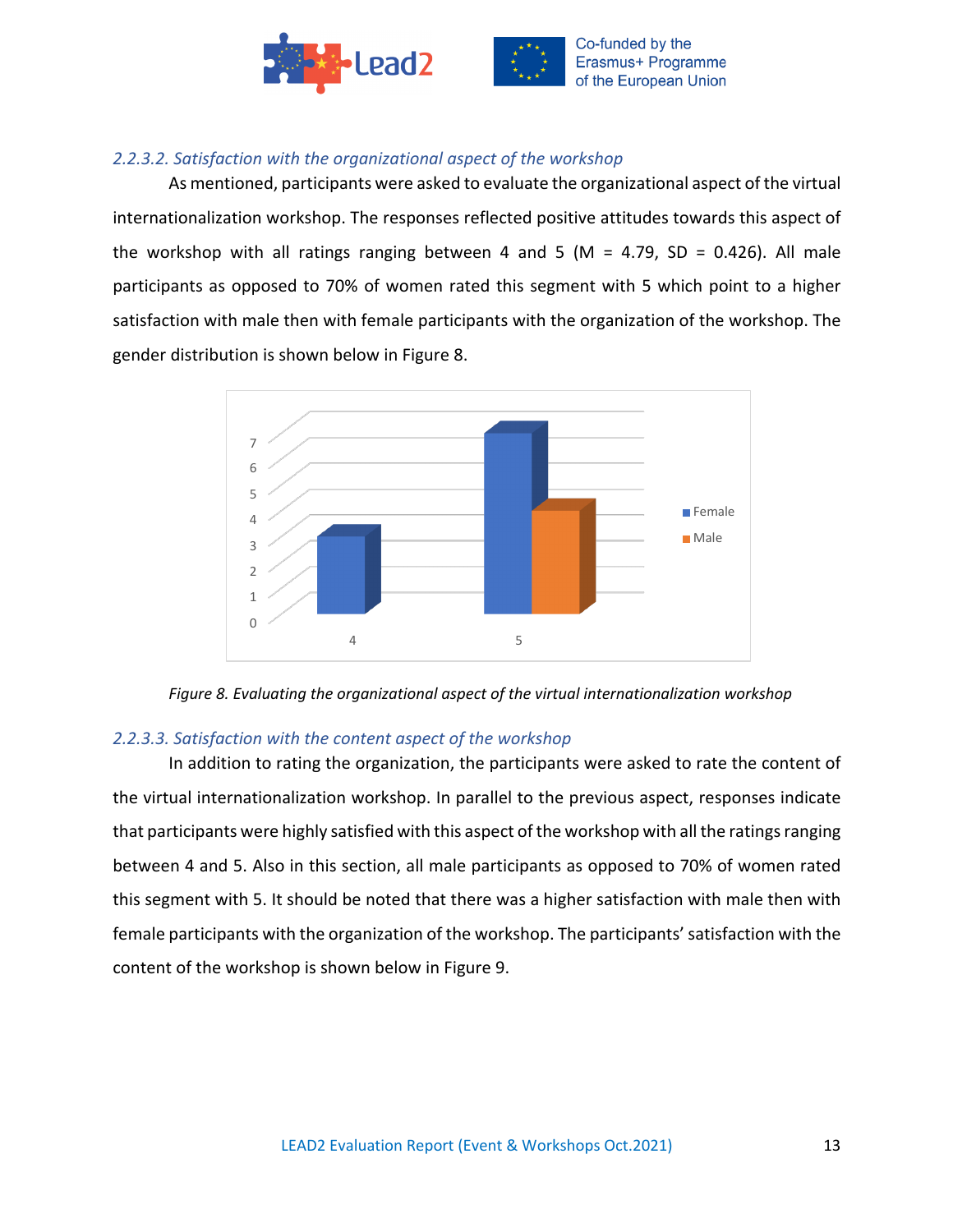![](_page_13_Picture_0.jpeg)

![](_page_13_Figure_1.jpeg)

*Figure 9. Evaluating the content aspect of the virtual internationalization workshop*

# **2.3. Open-ended questions**

This event aimed to help its attendants to improve their knowledge and skills in several areas. In order to achieve deeper understanding of the effects and quality of the meeting, workshop and seminar, participants answered two open ended questions. The first one aimed to get detailed comments and evaluations of the synchronous offline & online workshop. Respondents were also asked to suggest steps that could improve the session. The second questions concerned the entire event. here, participants were asked to provide additional comments regarding all the activities of the event occurring between October 15 and 16. They were also asked to provide suggestions which they think would have helped improve the quality of the sessions.

# *2.3.1. Comments and remarks regarding the synchronized seminar*

In this section, some of the participants' answers to an open-ended question are included. The eleventh question in the evaluation form aimed to further evaluate the quality of the synchronized seminar. In total, 12 participants out of 41 who participated in the synchronized seminar (29%) answered the question 'Please share any additional comments or remarks regarding the seminar activities during the LEAD2 synchronized offline & online seminar; you can also share your ideas about how the sessions could have been improved if needed'.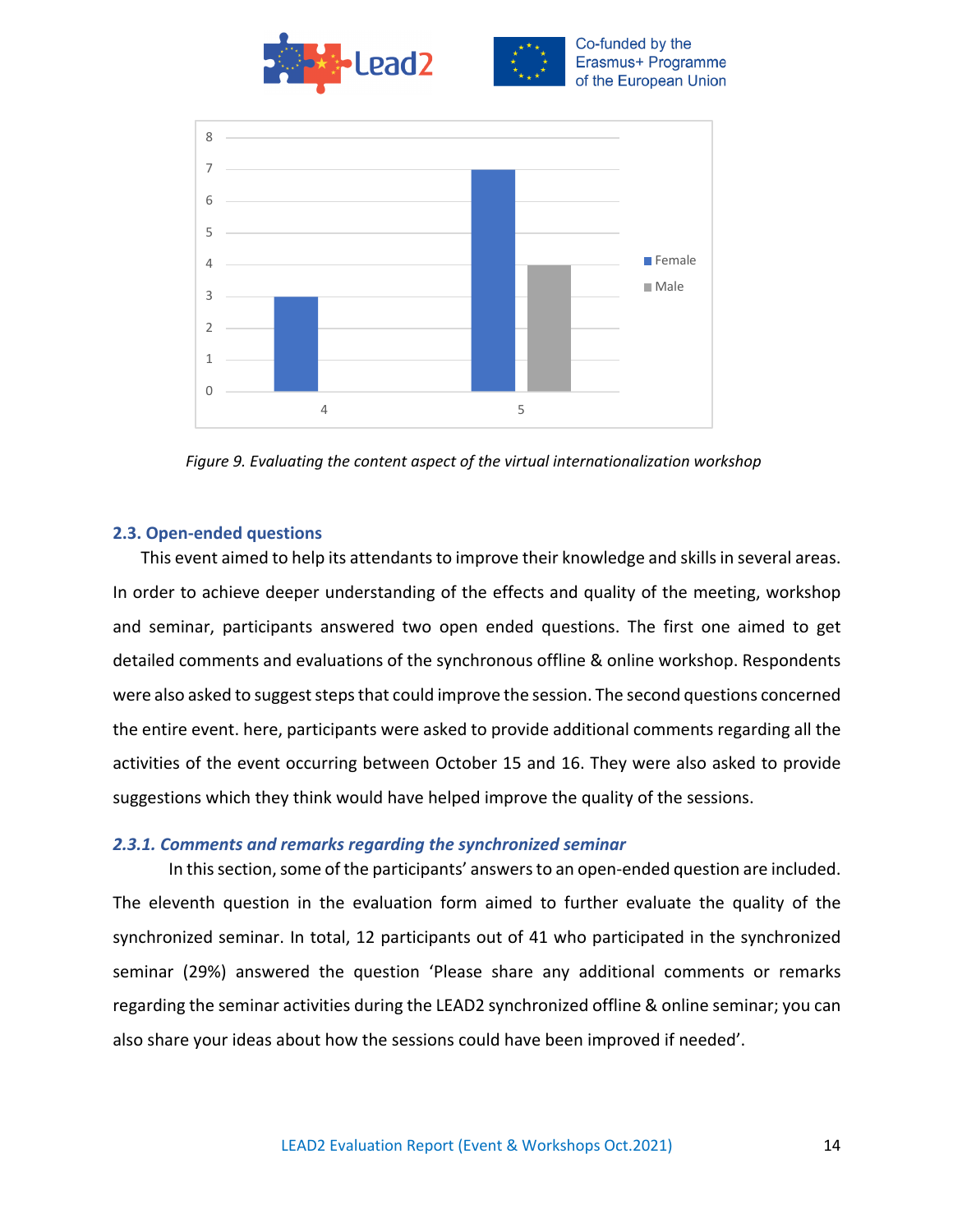![](_page_14_Picture_0.jpeg)

![](_page_14_Picture_1.jpeg)

Many themes emerged from the answers to this question. In some cases, comments were criticizing some aspects of the seminar. For instance, some participants highlighted the insufficient time for interactions and discussions between segments of the seminar.

Similarly, another participant highlighted the importance of having Q&A sessions in between the seminar segments:

> *"I hope there will be more time for discussions to deepen interactions and understanding." (Female Postdoc Researcher)*

> *"I am sure it would be hard to manage them (being online & offline at the same time), but I'd prefer to have a few minutes for discussion after each presentation". (Female Assistant Professor)*

Lastly, some comments on the synchronized seminar expressed their gratitude and satisfaction for participating in the seminar:

> *"Thank you very much for your great effort in arranging this conference" (Female HR Learning Specialist).*

> *"Thank you all. It is a great honor to participate in this conference" (Female Graduate Student).*

*"It is a very good learning opportunity" (Male Assistant Researcher).*

# *2.3.2. Comments and remarks regarding the activities of the entire event*

In order to gain a deep understanding of the quality and the effect of the activities of the event, the last question of the evaluation form (question 15) asked the participants to provide any comments regarding the event and whether it can be improved. Only one participant out of fourteen answered this question. Among other ideas, the participant called for more time for discussions as well as a more active role in the activities:

> *"Generally good. Thanks for information. I have some remarks though. I would like to have more time for asking questions and discuss more about the topics. But generally good discussions. Many thanks!" (Female Researcher).*